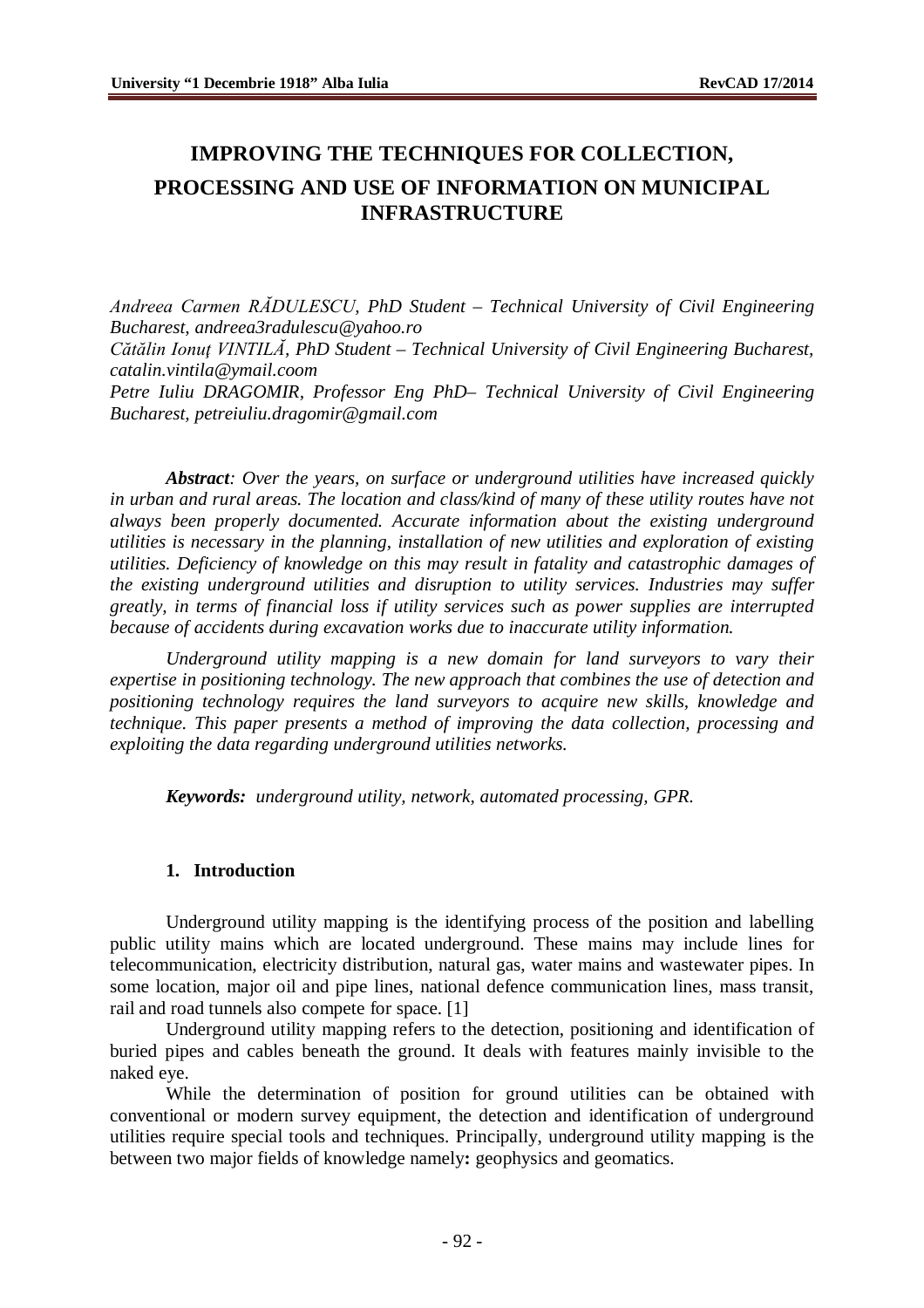Land surveyors, had always been associated with geodetic surveys, engineering surveys, topographical surveys, hydrographical surveys and map making. In the recent years, land surveyors had also gained the experience of using LIDAR technology, GIS and other related novel technologies**.**

Underground utility mapping presents a completely new field for land surveyors to diversify their expertise in positioning technology. Thus, underground utility mapping which combines the use of detection and positioning technology requires the land surveyors to acquire new skills, knowledge and approach.

## **2. The current methods of data collection and processing**

Depending on the utility destination, there are several techniques of data collection and each has its own way of processing. It is worth mentioning the GPR (ground penetration radar), radio detection, or in some cases even visual inspection is used.

Ground penetrating radar (GPR) is one of the most commonly used geophysical techniques in high resolution studies of the shallow subsurface.

Although GPR has many similarities to radar systems, there are some key differences, which need to be considered when comparing them with conventional radar systems. GPR systems are a special class of ultra wideband (UWB) radar system and can radiate energy in the range of frequencies from a few MHz up to 10 GHz with a bandwidth of up to a decade, but more usually 2-3 octaves. The typical average radiated power, integrated over the band of interest, may be in the order of a milliwatt, but the power per Hz may be as low as picowatts.[2]



Fig. 1. Example of GPR

Besides GPR**,** Electromagnetic Line Location (EMLL) could be mentioned. EMLL techniques are used to locate the electromagnetic field resulting from alternating electric current flowing along a conducting metallic line. The magnetic field forms a cylindrical shape around the conductor and is called the "signal." These signals can arise from currents that are naturally present in many conductors (known as passive signals) or currents applied to a line with a transmitter designed to produce a current of known frequency (known as active signals). The most common passive signals are generated by live 50-60-Hertz (Hz) power cables, power system return currents and long wave radio transmissions flowing along the convenient paths of lower resistance provided by metal pipes and cable sheaths. Active signals can be introduced by physically connecting a transmitter to the line at an accessible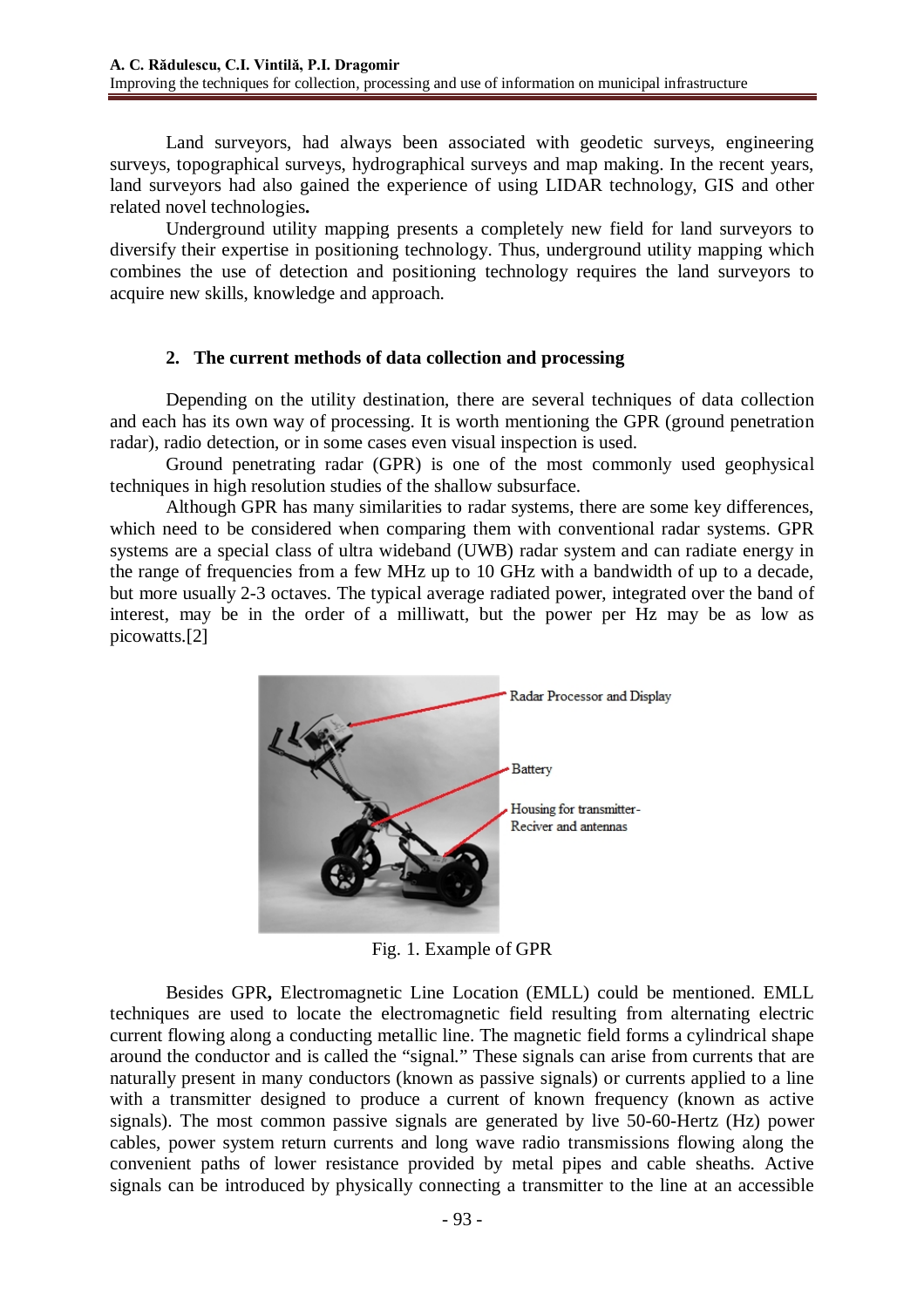point and completing the circuit by a connection to ground. The conducted signal will usually then travel along the line and will be detectable over a distance dependent upon the type and size of the line, the type of joint, and the surrounding soil conditions. This is referred to as electromagnetic conduction (EMC). Alternatively, an active signal can be introduced onto a line through electromagnetic induction (EMI). This involves transmitting a high frequency a.c. current through the air to create a primary electromagnetic field in the space surrounding an underground line, which then induces a secondary magnetic field signal onto the line which is detectable by a receiver. Metallic pipes can be located using the induction mode by either placing the transmitter on the ground above or in close proximity to the utility, or by means of placing an induction clamp around the line. An induction clamp can only be used at accessible portions of the utility lines in vaults or breaker boxes. Non**-**metallic pipes can be located using EMI by placing a probe inside of the pipe. The probe transmits a controlled frequency electromagnetic field that is then detected at the surface by a receiver above the transmitter.



Active signal Direct connection

Active signal Surface induction Fig. 2. Radio detection

Active signal Induction clamp

The detection of underground utilities is dependent upon the composition and construction of the line of interest. Utilities detectable with standard line location methods include the majority of continuously connected metal pipes, cables/wires or non-metallic utilities equipped with tracer wires. These generally include water, electric, natural gas, petroleum, telephone, cable TV and other conduits related to facility operations. If there are no passive currents present, then these utilities must be exposed at the surface or in accessible utility vaults in order to have an active signal placed on them. Utilities that require additional EMLL techniques include those made of non-electrically conductive materials such as polyvinyl chloride (PVC), fiber-glass, vitrified clay, and metal pipes with insulated connections.



Metallic Pipe - Direct surface and induction (source: www.surfacesurveys.com)

Fig. 3. Data collection

Non-metllic pipe - probe (source: www.utiliscope)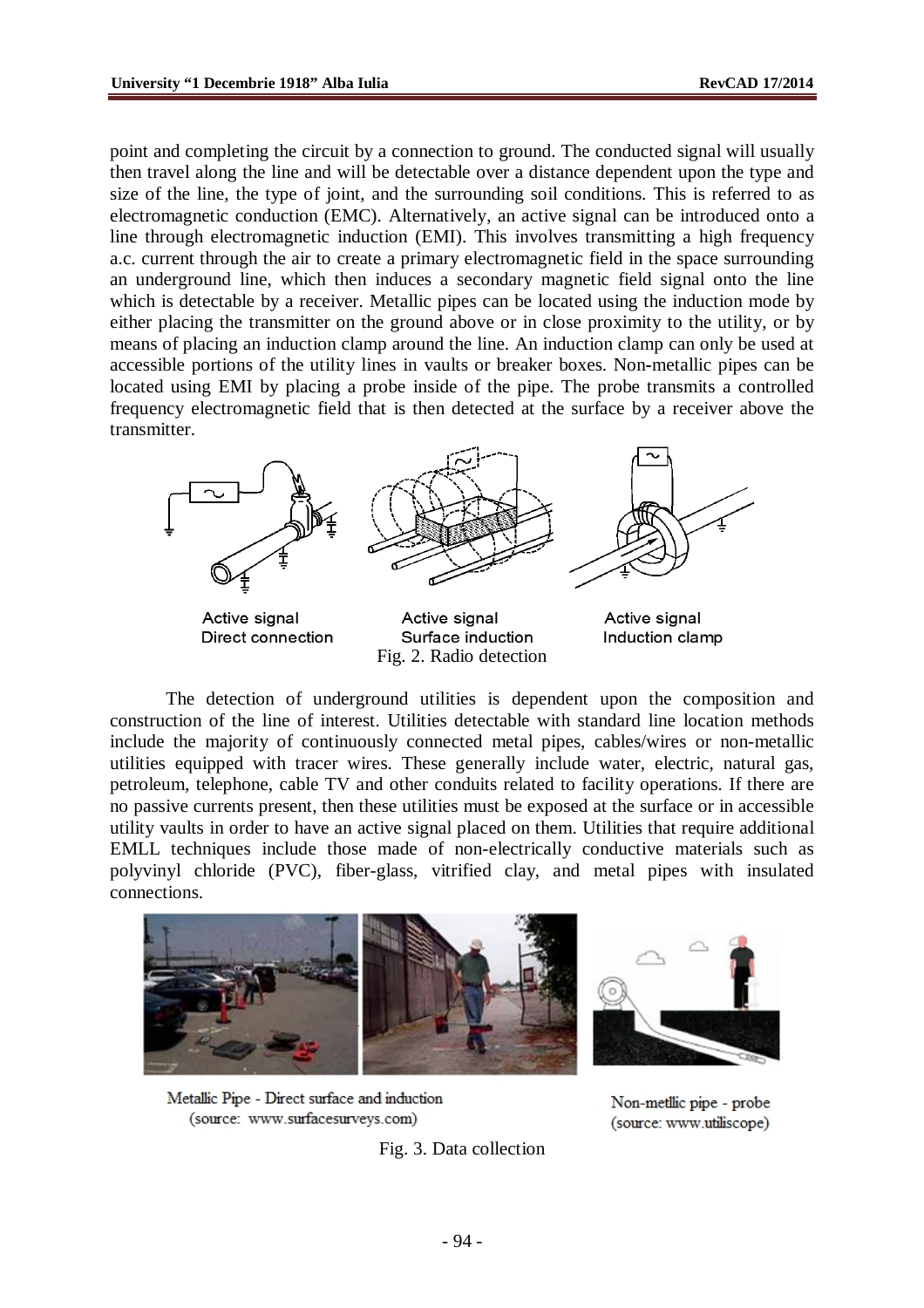Buried objects can also be detected, without direct contact, by using the induction mode. This is used to detect buried metal utilities and near surface metal objects such as rebar, manhole covers, USTs, and various metallic debris. The induction mode is used by holding the transmitter-receiver unit above the ground and continuously scanning the surface. The unit utilizes two orthogonal coils that are separated at a specified distance. One of the coils transmits an electromagnetic signal (primary magnetic field) which in turn produces a secondary magnetic field about the subsurface metal object. Since the receiver coil is orthogonal to the transmitter coil, it is unaffected by the primary field. Therefore, the secondary magnetic fields produced by a buried metal object will generate an audible response from the unit. The peak of this response indicates when the unit is directly over the metal object.

There are many processing means for each data collection presented. For the manual data collection the processing stage needs time and most often human errors are met. Completing physical forms comes along with disadvantages, such as: lack of real-time data verification, errors introduced when manually filling data, no automatic reports, losing trace of papers in time, no organized data base and many more.



For the GPR method, the work over cover the next stages:

Fig. 4. A general overview of GPR data flow

The first phase is the acquisition and most often is accompanied by real time display (used for on-site interpretation). Frequently**,** data is recorded and available for post-acquisition processing and re-display. The next stages are office stages that are covered the postprocessing team. [3]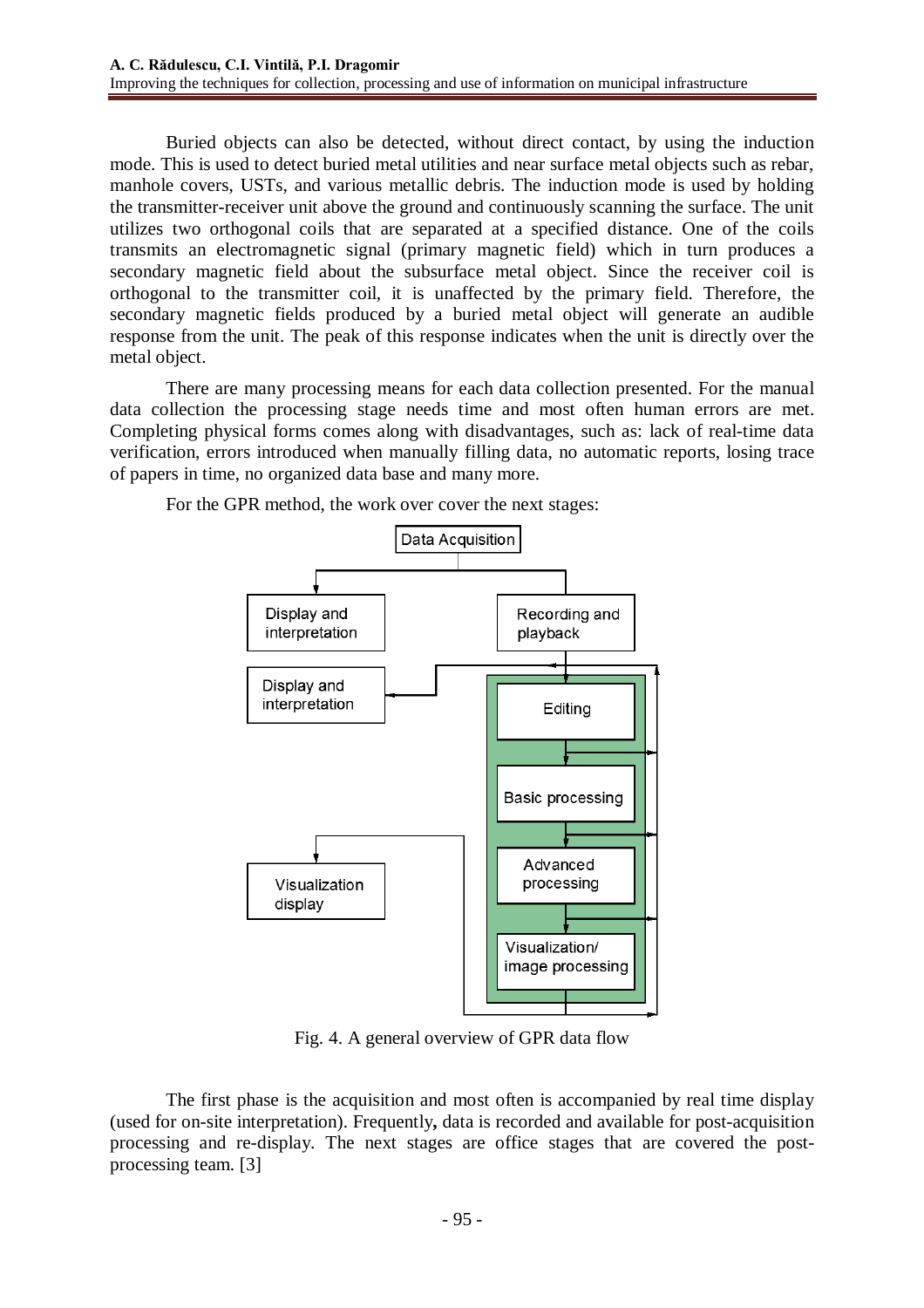#### **3. Proposed method of data collection and processing**

After analysing the advantages and disadvantages of each data collection and processing method, it can be proposed a technique to improve the existing workflow. So, the main change is to replace the physical form of data recording with a digital one. The data could be recorded into a custom design data base. This digital alternative can enable real time verifications**:** exclude human errors, export graphic and other client/user requirements.



Fig. 5. Current workflow

The main phases for the proposed improved method are shown below:



Fig. 6. Improved workflow